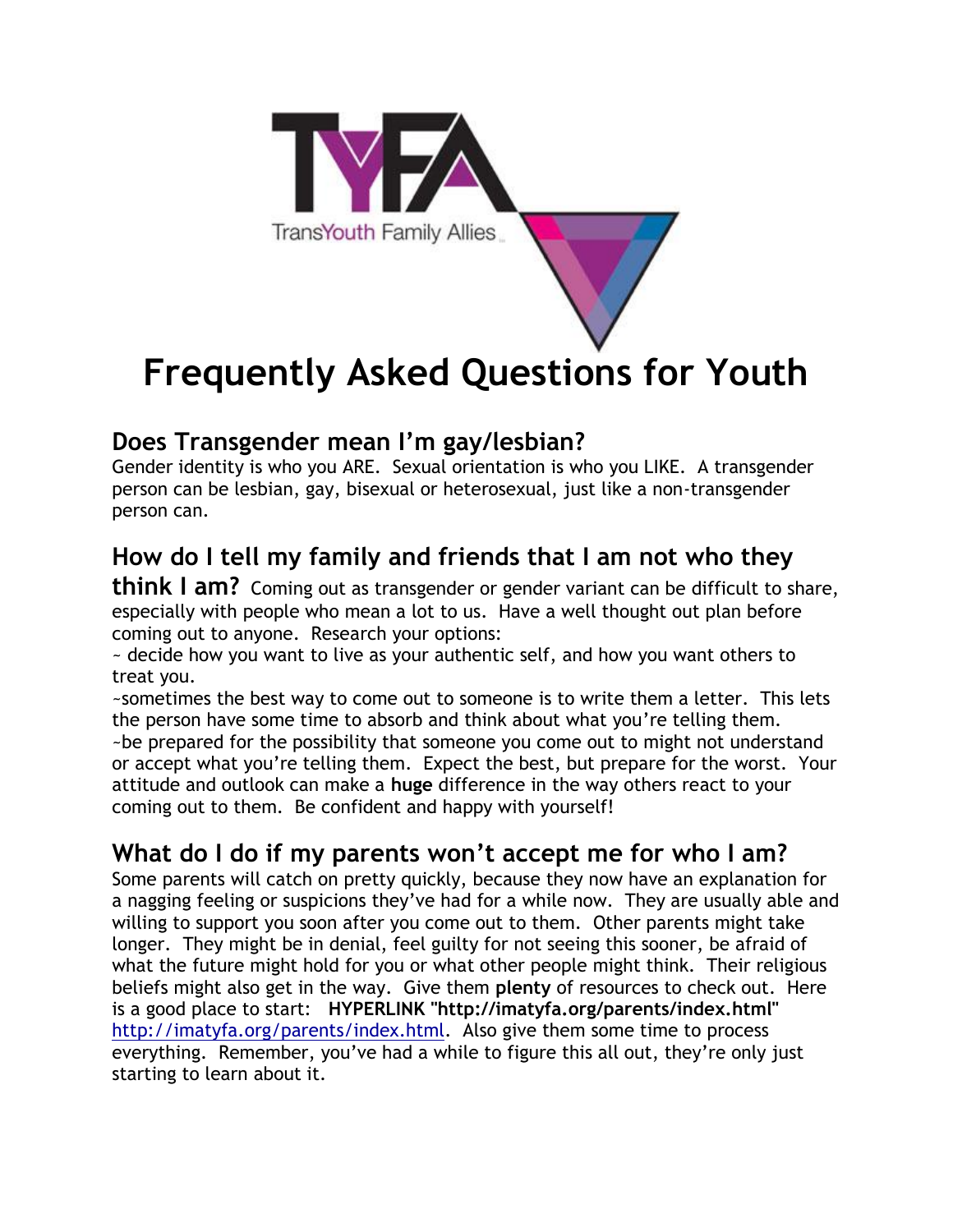#### **What if my friends won't accept me for who I am?**

Friends are an important part of our lives. We value their opinions. Give your friends plenty of resources and information to help them learn more about gender identity when you come out to them. **Everyone** deserves to be respected for who they are. A true friend will stand by you no matter what. If someone isn't willing to accept or understand you, you don't need to compromise who you are to keep them in your life.

## **What is transition and how do I know if it's right for me?**

~**social transition** is changing your outward appearance (hairstyle, clothing, gender expression) along with your name and pronouns. It is completely reversible. ~**medical transition** alters physical and sexual characteristics of the body. This can include hormone therapy and surgery, and is not reversible. Medical transition can only happen if your parents/guardians and doctors agree this is right for you.

## **How do I tell my school?**

You shouldn't do this alone, without your parents or other trained professionals (your doctors, along with an organization such as TYFA, can train the school school staff and administration). Trying to do this without getting certain safeguards and support in place can make it unsafe for you and your family.

#### **What about dating and romantic relationships?**

**Everyone** deserves to be loved. There is someone for everyone. Talk with your parents and/or doctors/nurse about developing healthy behaviors in relationships, and when is the best time to come out to a potential partner. Relationships are never easy, but you don't need to settle for something that isn't supportive and healthy for you--just because of your gender identity. There is someone out there who will love you for who you are.

#### **Is it safe for me to take hormones that I buy from other people, or off the internet when my parents won't take me to a doctor?**

You should **NEVER** take medication of any kind that wasn't prescribed by a doctor and approved by your parents/guardians. This could make you very ill and could even cause death.

## **What should I do if I feel hopeless or that I just can't go on?**

Harming yourself is never the answer. If you feel like you want to harm yourself, please seek help immediately.

~ Contact the Trevor Project at **HYPERLINK "http://www.thetrevorproject.org"**  www.thetrevorproject.org or call them toll free at 1-866-4-U-TREVOR. **~**Call the National Suicide Hotline toll free at 1-800-273-8255.

~Suicide is a **PERMANENT SOLUTION to a TEMPORARY PROBLEM**